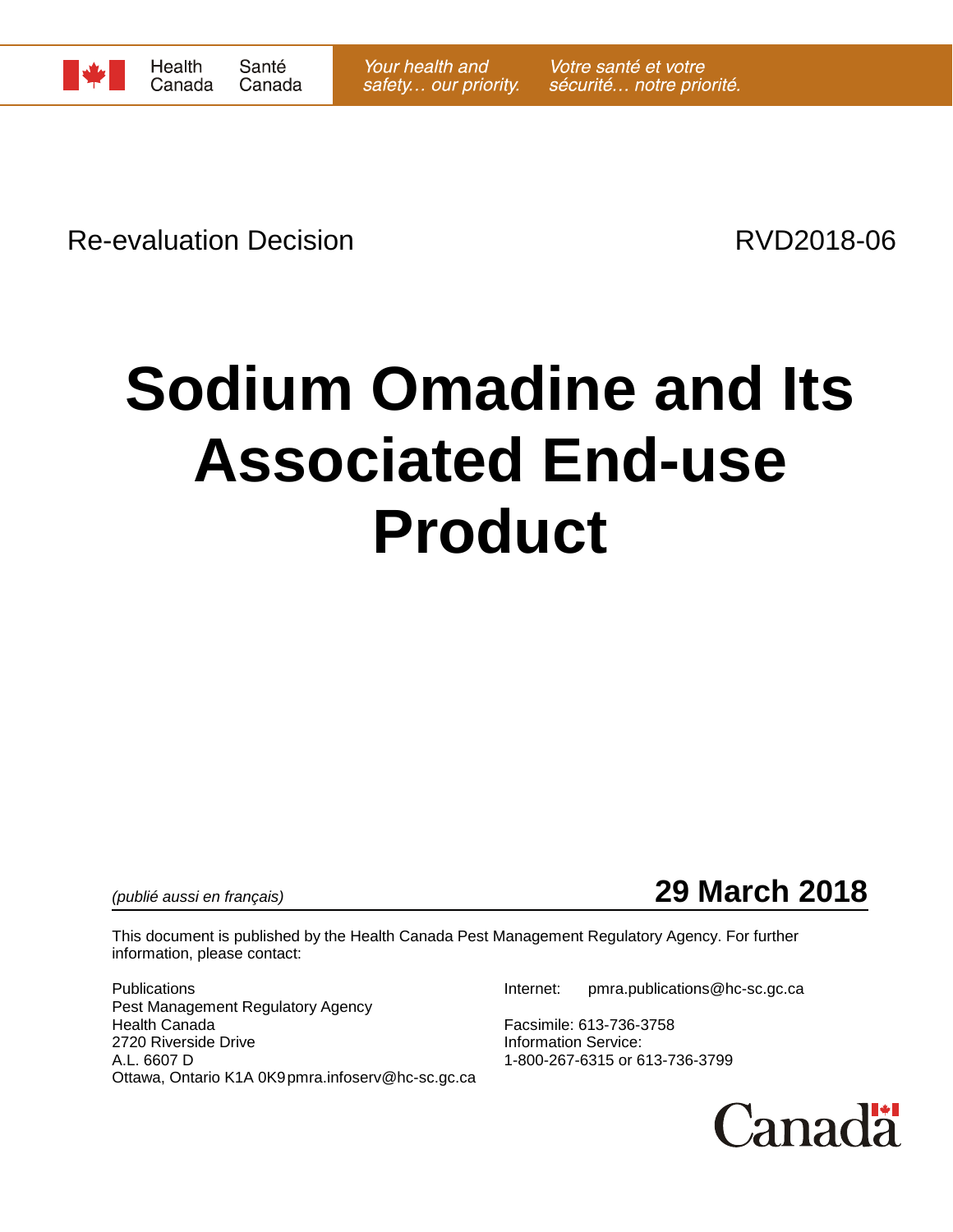ISSN: 1925-1017 (print) 1925-1025 (online)

Catalogue number: H113-28/2018-6E (print version) H113-28/2018-6E-PDF (PDF version)

#### **© Her Majesty the Queen in Right of Canada, represented by the Minister of Health Canada, 2018**

All rights reserved. No part of this information (publication or product) may be reproduced or transmitted in any form or by any means, electronic, mechanical, photocopying, recording or otherwise, or stored in a retrieval system, without prior written permission of the Minister of Public Works and Government Services Canada, Ottawa, Ontario K1A 0S5.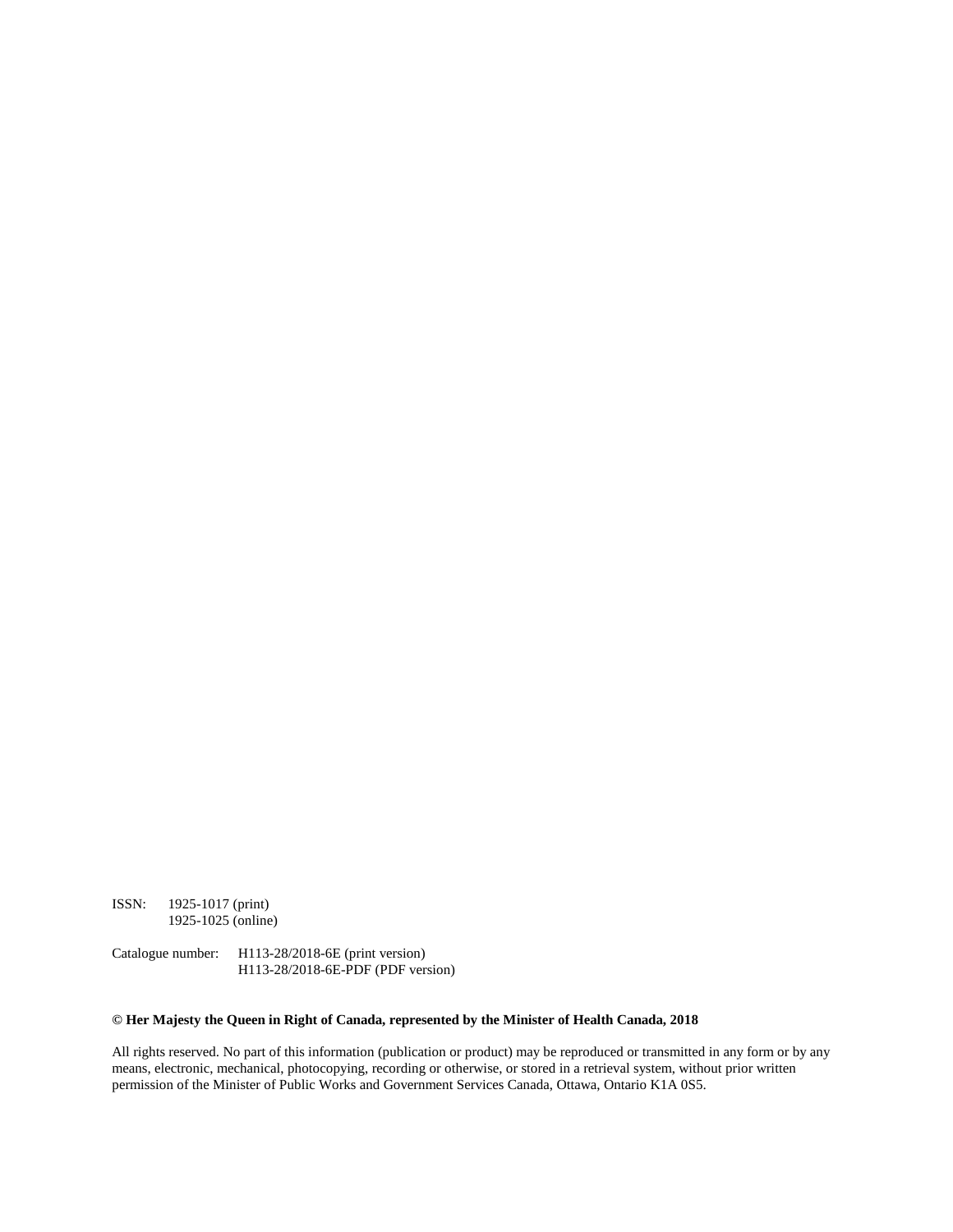## **Table of Contents**

| Appendix I    |                                                                        |  |  |
|---------------|------------------------------------------------------------------------|--|--|
| Appendix $II$ |                                                                        |  |  |
| Appendix III  | Label Amendments for the End-Use Product Containing Sodium Omadine  11 |  |  |
| Appendix IV   | References considered following the publication of PRVD2016-12, Sodium |  |  |
|               |                                                                        |  |  |

 $\mathbf{I}$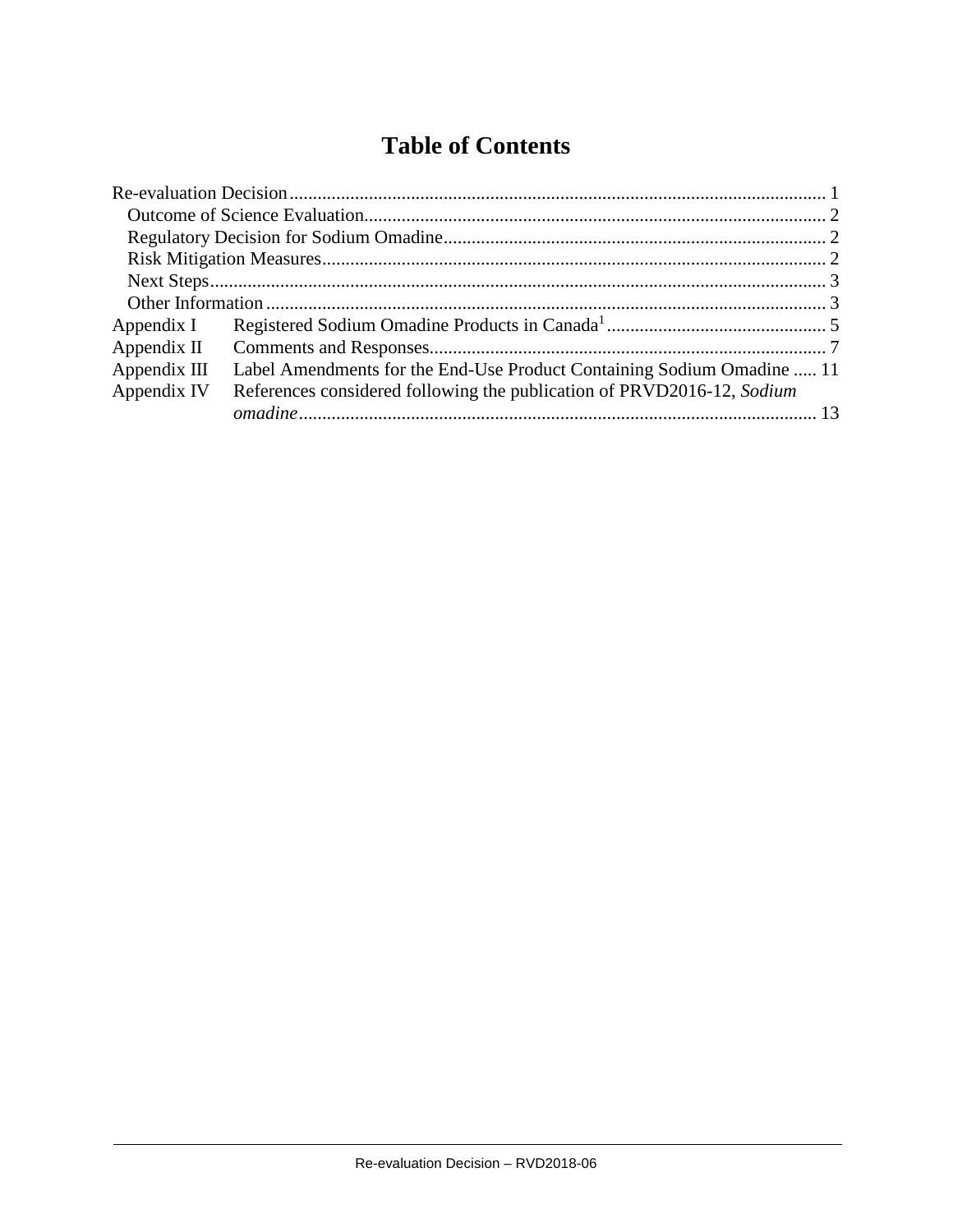## **Re-evaluation Decision**

Under the authority of the *Pest Control Products Act,* all registered pesticides must be regularly re-evaluated by Health Canada's Pest Management Regulatory Agency (PMRA) to ensure that they continue to meet current health and environmental safety standards and continue to have value. The re-evaluation considers data and information from pesticide manufacturers, published scientific reports and other regulatory agencies. The PMRA applies internationally accepted risk assessment methods as well as current risk management approaches and policies.

Sodium omadine is an antimicrobial active ingredient registered in Canada for use in the preservation of aqueous synthetic fibre lubricants (spin finishes); aqueous based metalworking, cutting, cooling and lubrication fluids and fluid concentrates; gypsum wallboards; and "in-can" and "dry film" preservation of latex emulsions used in adhesives, caulks, patching compounds, sealants, paints and grouts. The uses for preservation of aqueous synthetic fibre lubricants (spin finishes) and "dry film" preservation of latex emulsions are no longer supported by the registrant. Therefore, these uses were not included in the current risk assessment and will be removed from the end-use product label. The uses for "in-can" preservation of latex emulsions used in adhesives, caulks, patching compounds, sealants, paints and grouts were also not included in the current risk assessment. As noted in Re-evaluation Note REV2018-02, *Approach for the Re-Evaluation of Pesticides Used as Preservatives in Paints, Coatings and Related Uses*, the PMRA plans to assess paints, coatings and related uses of sodium omadine separately and publish a proposed re-evaluation document for these uses in the future.

There are three products containing sodium omadine currently registered in Canada under the authority of the *Pest Control Products Act*, including two technical grade active ingredient products and one commercial class end-use product. Currently registered products containing sodium omadine are listed in Appendix I.

This document presents the final regulatory decision<sup>[1](#page-3-0)</sup> for the re-evaluation of sodium omadine, including the required risk mitigation measures to protect human health and the environment for all uses included in the current re-evaluation (uses for preservation of metalworking, cutting, cooling and lubrication fluids and fluid concentrates and gypsum wallboard). All products containing sodium omadine that are registered in Canada are subject to this re-evaluation decision. This re-evaluation decision has undergone a 90-day consultation period on the Proposed Re-evaluation Decision PRVD2016-12, *Sodium Omadine*, [2](#page-3-1) which ended on 22 June 2016.

The PMRA received comments relating to the toxicology assessment. They are summarized in Appendix II, along with the responses by the PMRA. The comments did not result in a change to the toxicology assessment. Therefore, this decision is consistent with the proposed re-evaluation

<span id="page-3-0"></span><sup>&</sup>lt;sup>1</sup> "Decision statement" as required by subsection 28(5) of the *Pest Control Products Act*.

<span id="page-3-1"></span><sup>2</sup> "Consultation statement" as required by subsection 28(2) of the *Pest Control Products Act.*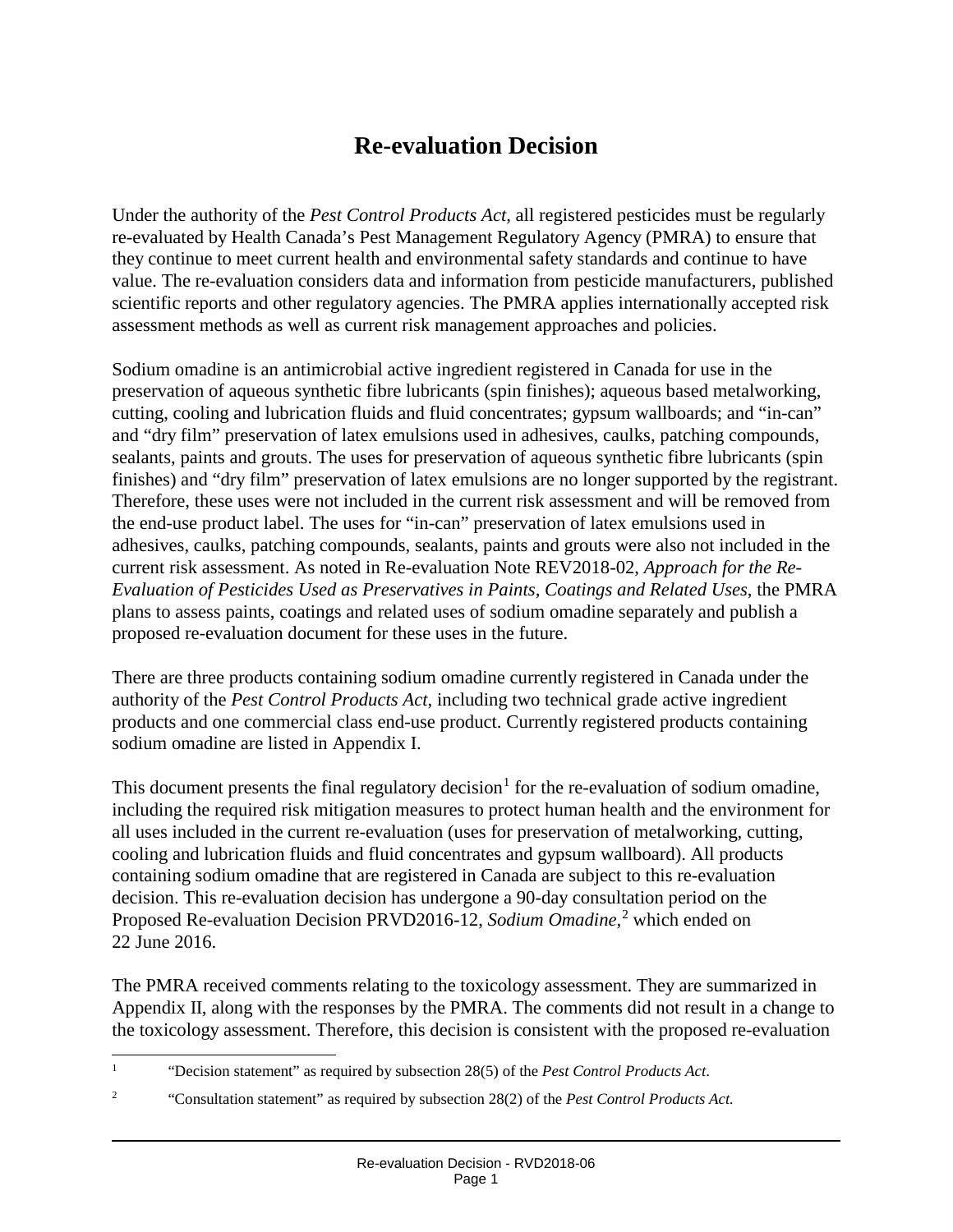decision stated in PRVD2016-12. Comments relating to the occupational risk assessment for the paint use and value of sodium omadine to the paint industry were also received. These comments will be addressed in the proposed re-evaluation decision document for paints, coatings and related uses of sodium omadine to be published in the future. A reference list of data used as the basis for the proposed re-evaluation decision is included in PRVD2016-12. Further data used in the re-evaluation decision, including data received during the consultation period, are listed in Appendix IV.

#### **Outcome of Science Evaluation**

Sodium omadine is the only active ingredient currently registered to prevent mould and mildew growth in gypsum wallboard installed in areas of high humidity. Several active ingredients or combinations of active ingredients are registered for the preservation of metal-working fluids and latex emulsions; however, sodium omadine provides an additional option for formulators who are concerned by the use of potential skin sensitizers in the manufacture of their products. With respect to human health, exposure from the uses for preservation of metalworking, cutting, cooling and lubrication fluids and fluid concentrates and gypsum wallboard is unlikely to affect human health when used according to the revised label directions.

Material preservative uses of sodium omadine are unlikely to result in unacceptable risk to the environment, as environmental exposure is expected to be limited. However, advisory label statements to minimize surface water contamination are required to be included on the end-use product label in order to meet current labelling standards.

#### **Regulatory Decision for Sodium Omadine**

The PMRA has completed the re-evaluation of uses of sodium omadine for preservation of metalworking, cutting, cooling and lubrication fluids and fluid concentrates and gypsum wallboard. The following regulatory decision is applicable to the uses of sodium omadine included in the current re-evaluation. Under the authority of the *Pest Control Products Act*, the PMRA has determined that continued registration of products containing sodium omadine is acceptable. An evaluation of available scientific information found that uses of sodium omadine products meet current standards for protection of human health and the environment when used according to the conditions of registration, which include required amendments to label directions. Label amendments, as summarized below and listed in Appendix III, are required for all technical and end-use products. No additional data are requested.

#### **Risk Mitigation Measures**

Registered pesticide product labels include specific directions for use. Directions include risk mitigation measures to protect human health and the environment and must be followed by law.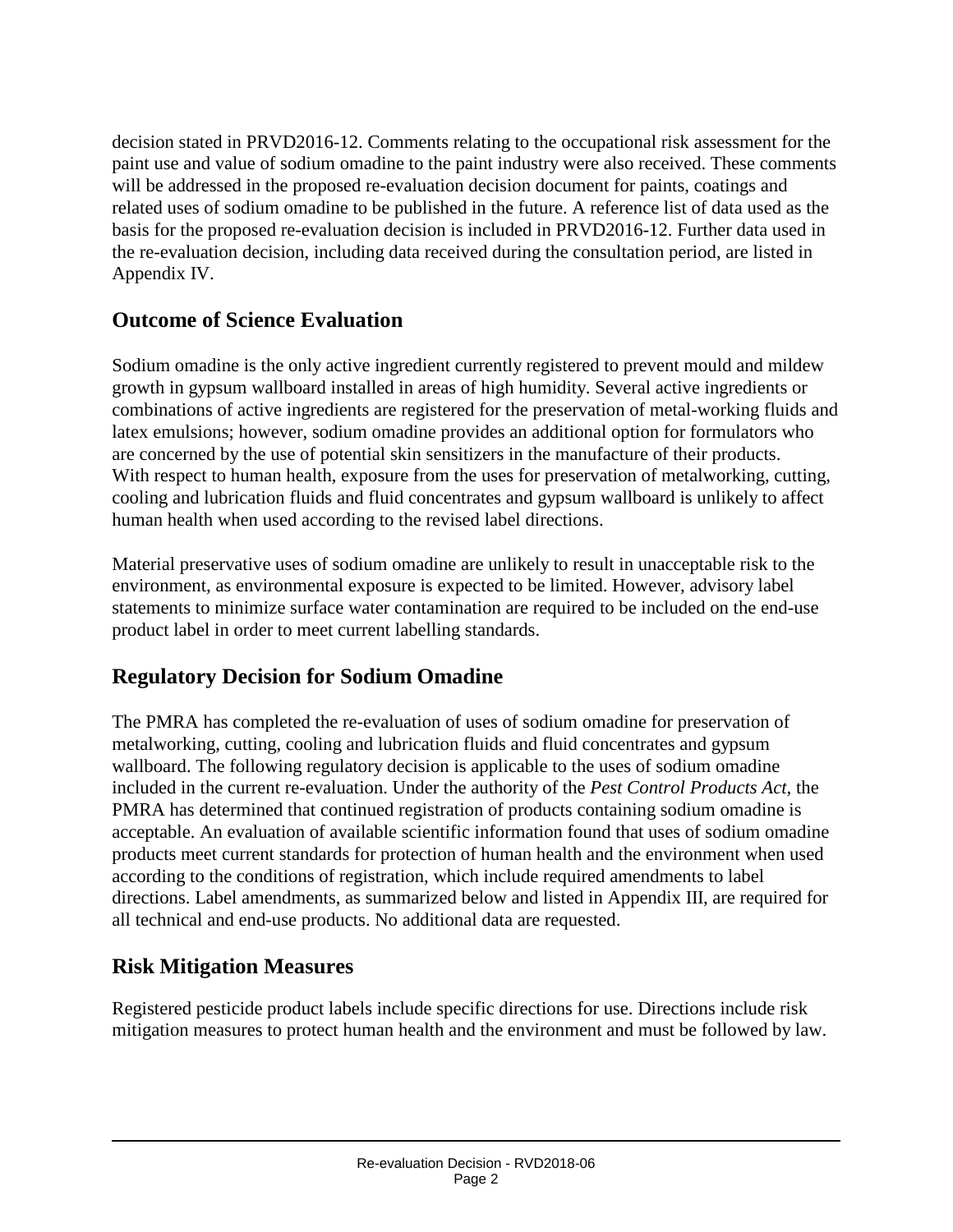#### **Human Health**

• Additional personal protective equipment to protect workers in industrial/manufacturing settings.

#### **Environment**

• Standard environmental hazard and advisory label statements.

#### **Next Steps**

To comply with this decision, the required mitigation measures must be implemented on all products labels sold by registrants no later than 24 months after the publication date of this decision document. Appendix I lists the products containing sodium omadine that are registered under the authority of the *Pest Control Products Act*.

### **Other Information**

Any person may file a notice of objection<sup>[3](#page-5-0)</sup> regarding this decision on sodium omadine within 60 days from the date of publication of this Re-evaluation Decision. For more information regarding the basis for objecting (which must be based on scientific grounds), please refer to the Pesticides and Pest Management portion of the Canada.ca website (Request a Reconsideration of Decision) or contact the PMRA's Pest Management Information Service.

<span id="page-5-0"></span>

 <sup>3</sup> As per subsection 35(1) of the *Pest Control Products Act*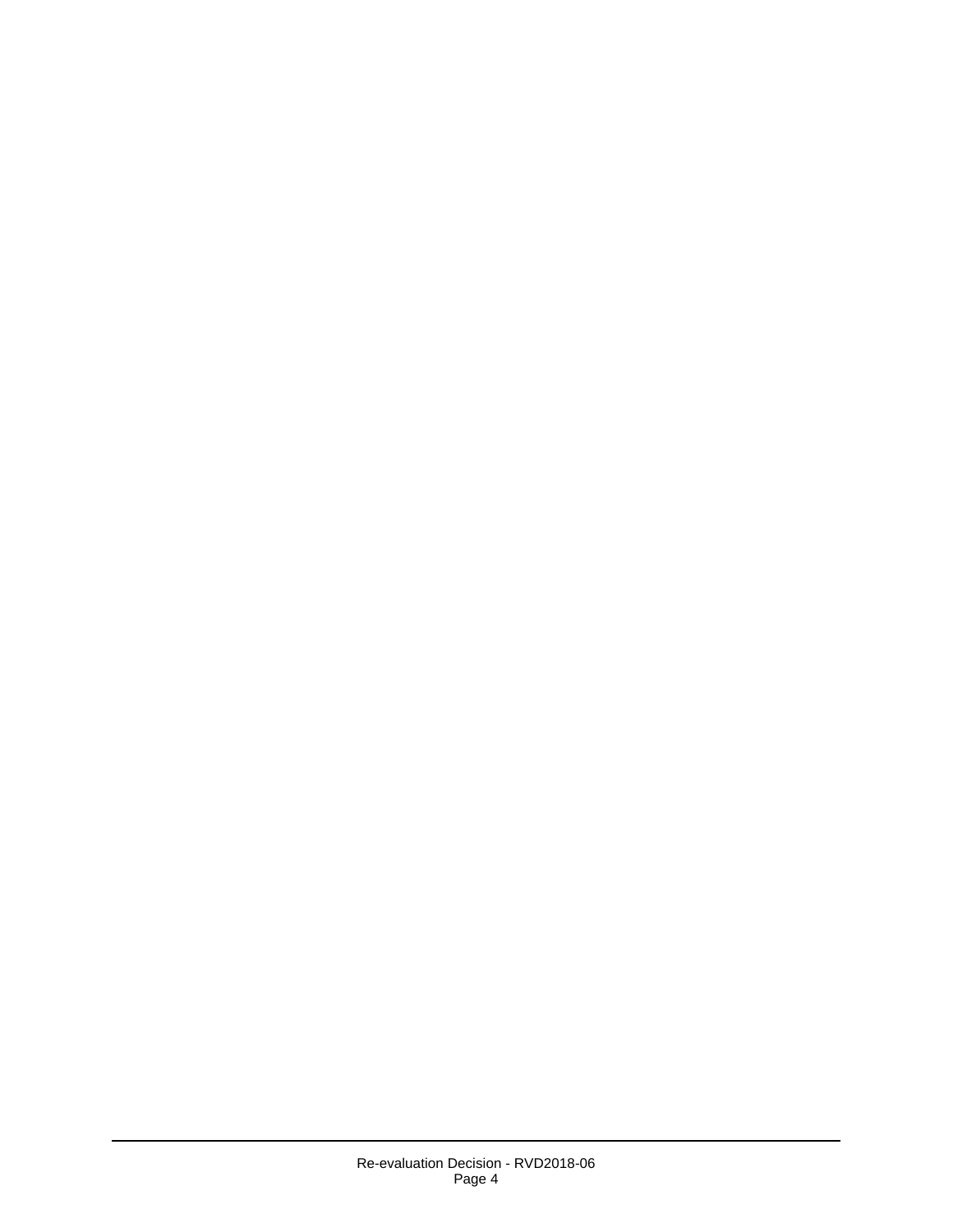| <b>Registration</b><br><b>Number</b> | <b>Marketing</b><br><b>Class</b> | <b>Registrant</b>                      | <b>Product Name</b>                                                                    | <b>Formulation</b><br><b>Type</b> | <b>Guarantee</b><br>(w/w) |
|--------------------------------------|----------------------------------|----------------------------------------|----------------------------------------------------------------------------------------|-----------------------------------|---------------------------|
| 24098                                | Commercial                       | Arch<br><b>Chemicals</b><br>Inc.       | Sodium Omadine 40%<br><b>Aqueous Solution</b><br>Industrial Fungicide &<br>Bactericide | solution                          | 40.5%                     |
| 29714                                | Technical                        | Arch<br>Chemicals<br>Inc.              | Sodium Omadine 40%<br>Technical                                                        | solution                          | 40.5%                     |
| 32939                                | Technical                        | <b>Troy</b><br>Chemical<br>Corporation | Pyrithione 40 MUP                                                                      | liquid                            | 40.3%                     |

## **Appendix I Registered Sodium Omadine Products in Canada1**

<sup>1</sup> as of 8 January 2018, excluding discontinued products or products with a submission for discontinuation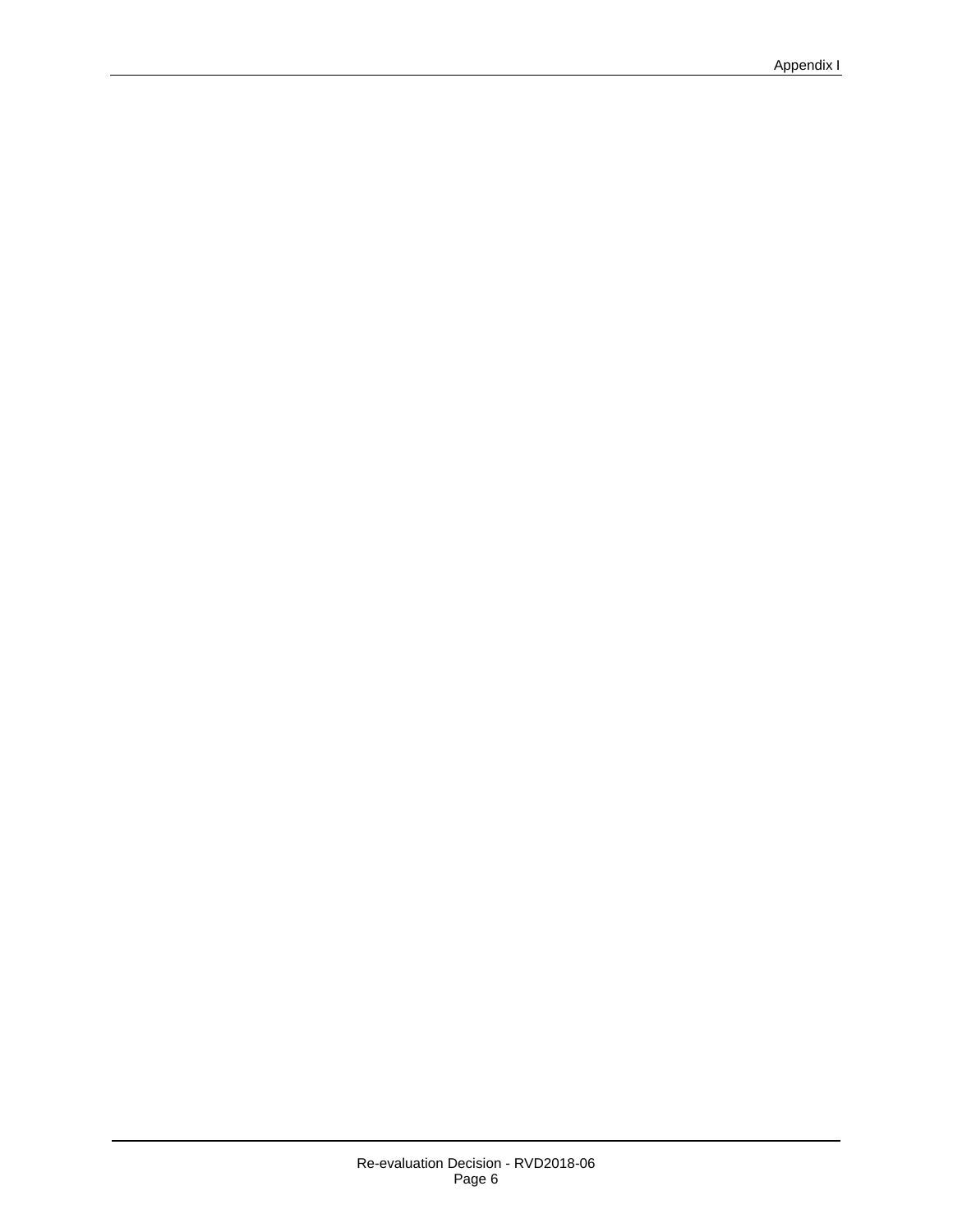### **Appendix II Comments and Responses**

In response to the consultation document PRVD2016-12, *Sodium omadine,* the following comments were received:

#### **1.0 Comments Related to the Health Risk Assessment**

#### **1.1 Toxicology**

The PMRA received comments from one of the registrants containing a rationale and supporting documents relating to interpretation of developmental effects, a pre-publication paper concerning an oral physiological based pharmacokinetic (PBPK) model in rats and an evaluation of a developmental toxicity study. The comments and the PMRA responses are summarized based on common scientific themes.

#### **1.1.1 Comment – Reduction of interspecies uncertainty factor based on a physiological based pharmacokinetic (PBPK) model has been developed for zinc pyrithione (ZnPT) and validated with human data.**

The registrant submitted a pre-publication scientific paper describing an oral PBPK model for ZnPT. The published version of the paper was independently accessed by the PMRA. It is the registrant's position that the ZnPT PBPK model results suggest that the exposure scenarios represented in the human studies would result in an internal dose well below the internal dose no observed adverse effects level (NOAEL) estimated in the rat. Pyrithione is the active component of the pyrithione moiety; thus, the data for ZnPT is a suitable surrogate for sodium pyrithione (NaPT, or sodium omadine) and may be used to fill some of the gaps that existed at the time of the PMRA's original review. The metabolism of pyrithione salts have been studied in multiple species including rat, rabbit, monkey, dog and swine, and shown to produce the same metabolites. The pyrithione metabolite is more slowly cleared, becoming the primary plasma metabolite observed 16 to 24 h following dosing. This metabolite, 2-methylsulfonylpyridine or 2- MSP, is cleared more slowly because it is not readily metabolized further and lipophilic. 2-MSP accounts for a minor portion of the dose administered. Its presence is proportional to exposure. Infusion studies demonstrated that when 2-MSP was administered for 10 days at doses sufficient to maintain serum levels in excess of those that would have occurred with repeated oral administration of ZnPT, treated rats failed to develop hind limb paralysis, or any other signs of significant toxicity.

It is the registrant's position that there is no evidence that metabolites formed following oral administration of pyrithione salts, such as, ZnPT or NaPT, are responsible for the toxicological effects, supporting the fact that the pyrithione moiety is responsible for any observed toxicity. Therefore, based on the PBPK data for the pyrithiones as well as additional data from different salts/chelates of pyrithione, the interspecies uncertainty factor of 10 could and should be removed.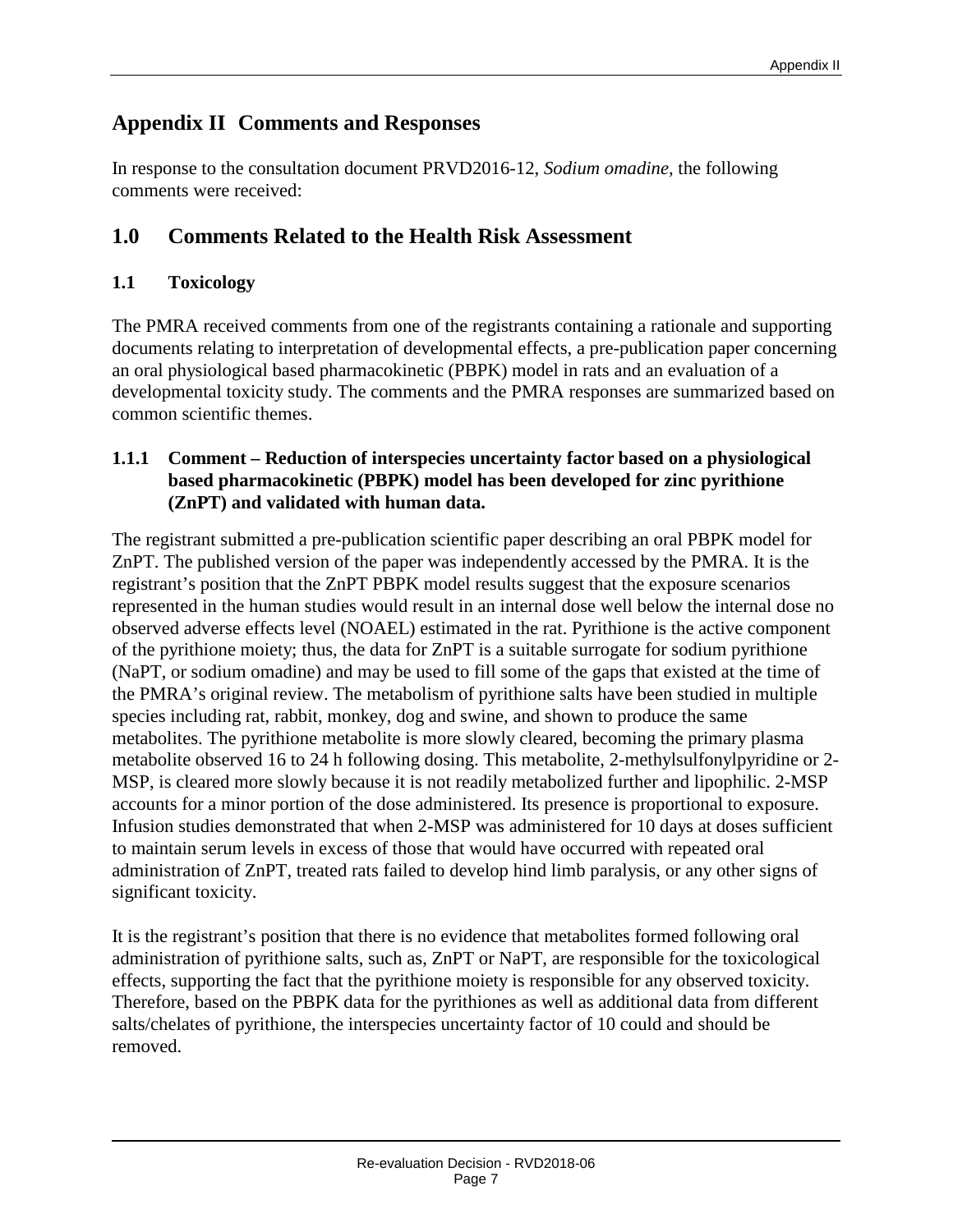#### **PMRA Response**

The oral PBPK model for ZnPT in rats presents a select summary of data along with supplementary data including model equations; however, the full dataset, including individual animal data, supporting the model were not submitted to the PMRA for examination. Additionally, an available dermal PBPK model noted was also not submitted.

While the PBPK approach has some merit in considering a potential reduction of the 10-fold interspecies uncertainty factor, the submitted study, by itself, is not sufficient to support a reduction of this factor as it does not include all the relevant information that would be required for regulatory decision making purposes. For example, while the study cites older metabolism data, thereby suggesting a potential for a common metabolic pathway for all pyrithiones in a number of species, including humans, the underlying data to support this information was not included with the response. The published study also provides no discussion of allometric scaling to humans.

Notwithstanding the above, the authors of the article also acknowledge that the model is not yet ready for use in reducing or addressing interspecies extrapolation factors given that such refinement requires an in depth understanding of the pharmacokinetics in both species. This includes interspecies differences in physiology, pharmacokinetics including absorption, distribution, and elimination, as well as pharmacodynamics, as these are all parameters that may yield different internal dose response relationships in the two species.

In summary, while such models can serve as an important first step in constructing a framework that could ultimately be used for interspecies dosimetry extrapolation to support refinements in human risk assessment, the information provided to the PMRA was determined as not being sufficient to reduce the 10-fold interspecies extrapolation factor.

On the basis of the above, the 10-fold interspecies extrapolation factor applied in the original PMRA risk assessment will be maintained.

#### **1.1.2 Comment - Short- to long-term dermal endpoint for which the dermal developmental toxicity study was selected for risk assessment**

**1.1.3 Comment – Study selection**

#### **1.1.4 Comment – Reduce the retained** *Pest Control Products Act* **factor from 3× to 1×**

The registrant requested revision of the study selected for short- to long-term dermal risk assessment. The registrant stated that the dermal developmental toxicity study in rats was not an appropriate choice of study for this endpoint, because the maximum tolerated dose was exceeded, and the collars used to prevent animals from eating the dermally applied doses were inappropriately used. The comments indicated that because of these limitations, this study should not be used in the risk assessment. Further, the registrant requested that the PMRA reduce the *Pest Control Products Act* factor to 1-fold.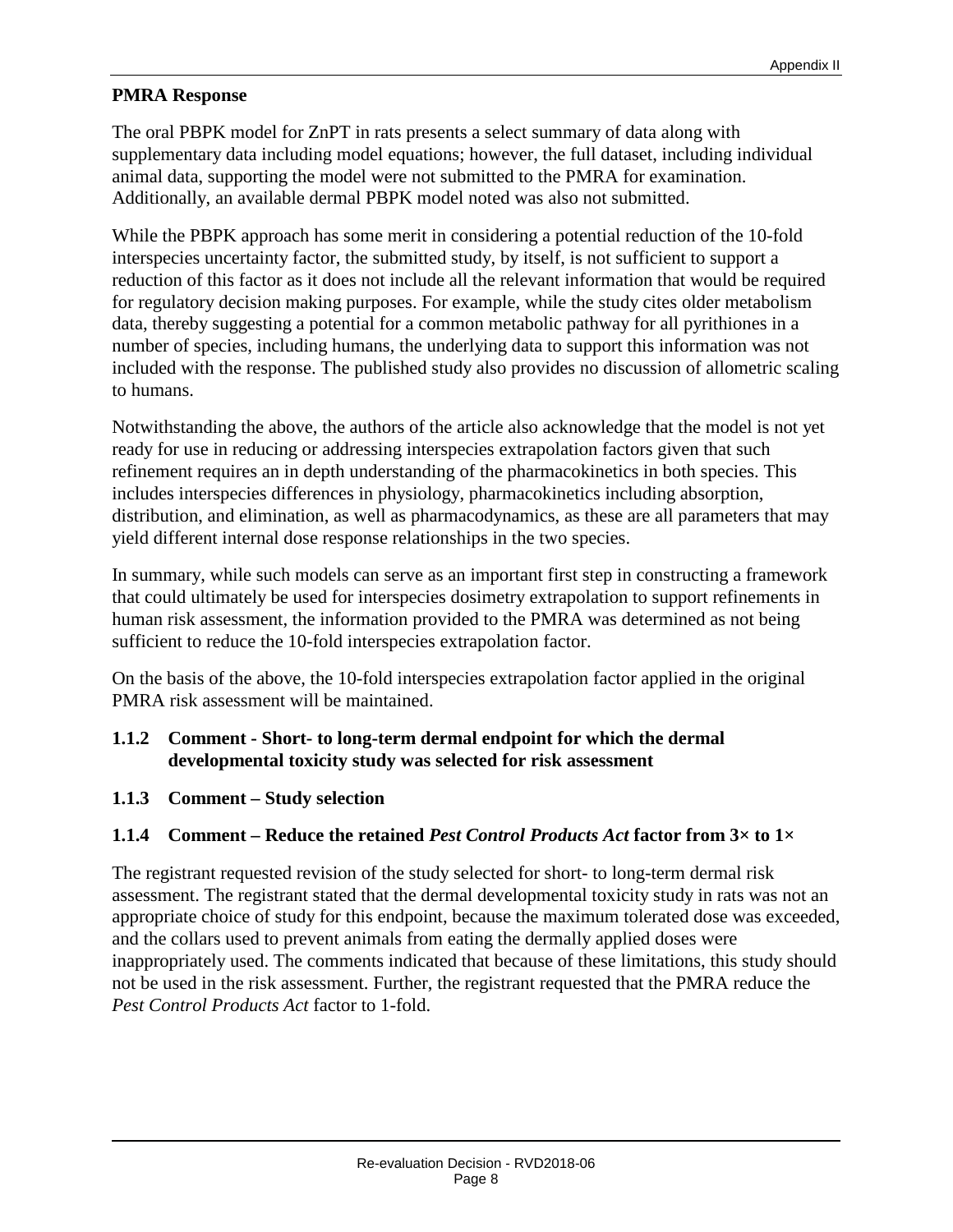#### **PMRA Response**

As noted in PRVD2016-12, serious effects (malformations) were noted in fetuses in the presence of significant maternal toxicity (20% maternal mortality in addition to other effects) in the rat dermal developmental toxicity study. As such, a *Pest Control Products Act* factor of 3-fold was retained for scenarios in which the endpoint from this study was used to establish the point of departure.

In this dermal developmental toxicity study, maternal toxicity, comprising of mortality (5 out of 25 animals) and decreased body weight (27% compared to control), was observed in the high dose of 7 mg/kg bw/day. Fetal effects, such as rib and limb malformation (bending) and variations in ossification of skeletal elements (primary sternum and skull) were also observed in the high dose of 7 mg/kg bw/day. While excessive maternal toxicity was noted in the high dose group, the number of fetuses produced in this dose group was similar to those of the other groups. A developmental and maternal no observed effects level (NOEL) of 3 mg/kg bw/day was established for this study.

The registrant also discussed the results of a dermal developmental toxicity study conducted with ZnPT where no malformations were noted as supportive evidence to exclude the dermal developmental toxicity study from the sodium omadine risk assessment. However, the ZnPT study report was not submitted to the PMRA with the comments for evaluation and, thus, cannot be considered at this time.

A recently submitted gavage developmental toxicity study in rats established a developmental NOAEL of 1 mg/kg bw/day. The developmental lowest observed adverse effects level (LOAEL) was set at 2 mg/kg bw/day based on increased number of smaller pups and a decrease in mean litter weight. A maternal LOAEL of 2 mg/kg bw/day, based on decreased body weight gain was established. The maternal NOAEL was set at 1 mg/kg bw/day. The results of this study were considered supportive of the dermal rat developmental study currently used for risk assessment.

With respect to the dermal exposure scenarios, the new study does not alter the selection of the dermal developmental toxicity study for risk assessment. Although the maternal and developmental NOAEL values determined in the new orally dosed developmental toxicity study (1 mg/kg bw/day), appear to be lower than the currently selected NOAEL identified in the dermally dosed developmental toxicity study (3 mg/kg bw/day), after consideration of dermal absorption, the same NOAEL value is established. These studies can be considered co-critical for this exposure scenario, however, the dermally dosed study is route specific and is therefore the more appropriate study for risk assessment.

The PMRA does not agree that the use of collars generated significant limitation in the interpretation of the study findings because all study groups, control and exposed, wore the collars. Therefore, all animals are expected to have been similarly affected.

In summary, while limitations were noted in the rat dermal developmental toxicity study, no revision to the short- to long-term dermal endpoint selection or the *Pest Control Products Act* factor, was considered necessary. The developmental toxicity study summary with ZnPT submitted with the comments to the PRVD was not sufficient for evaluation and therefore did not affect the current endpoint selection.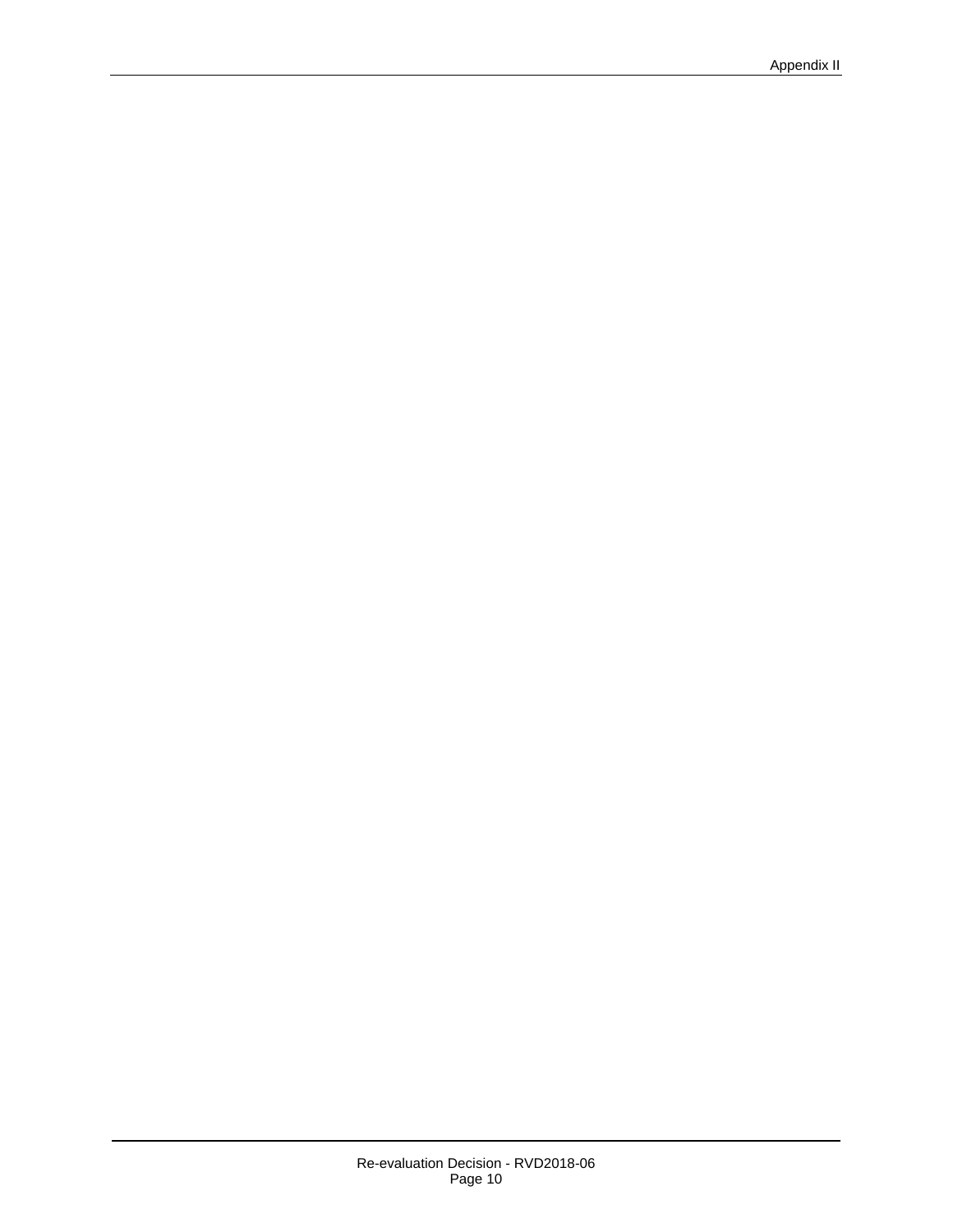#### **Appendix III Label Amendments for the End-Use Product Containing Sodium Omadine**

The label amendments presented below do not include all label requirements for individual enduse products, such as first aid statements, disposal statements, precautionary statements and supplementary protective equipment. Information on labels of currently registered products should not be removed unless it contradicts the label statements provided below.

I) The following uses of sodium omadine are no longer supported by the registrant, and must be removed from the end-use product label:

aqueous synthetic fibre lubricants (spin finishes)

"dry film" preservation of latex emulsions used in paints, adhesives, caulks, grouts, patching compounds, and sealants

II) The following statement must be included in a section entitled **PRECAUTIONS**:

Wear chemical-resistant coveralls over a long-sleeved shirt and long pants, socks and chemical-resistant shoes, protective eyewear (goggles or a face shield), and chemical-resistant gloves during mixing/loading/application via open pour, clean up, maintenance, and repair. Chemical-resistant coveralls are not required for workers applying the product via a closed mixing/loading system.

III) The following statements must be included in a section entitled **DIRECTIONS FOR USE**:

> DO NOT contaminate irrigation or drinking water supplies or aquatic habitats by cleaning of equipment or disposal of wastes.

DO NOT discharge effluents containing this product into sewer systems, lakes, streams, ponds, estuaries, oceans, and other waters unless the effluent has been detoxified by suitable means.

IV) The following statements must be included in a section entitled **ENVIRONMENTAL HAZARDS**:

TOXIC to aquatic organisms.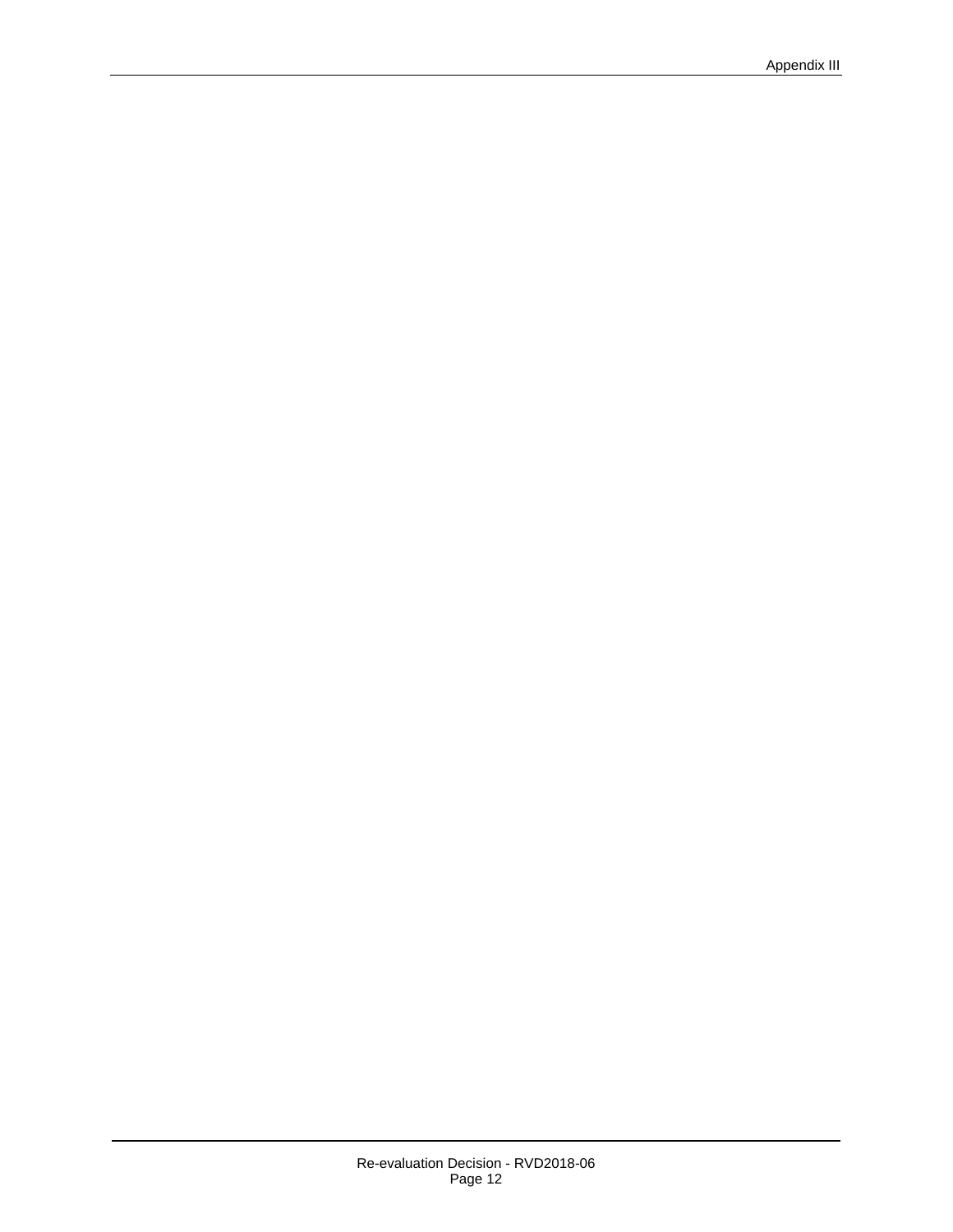#### **Appendix IV References considered following the publication of PRVD2016-12,** *Sodium omadine*

## **A. Studies/Information Submitted by Registrant Human and Animal Health PMRA Document Number Reference** 1231771 Teratology study in rats (397-017), DACO: 4.5.2 2802833 2016. PMRA Sodium Omadine Risk Assessment: Lonza Response, DACO: 0.8.24 2772555 2005. Percutaneous Developmental Toxicity Study of Zinc Pyridinethione (ZPT) in Rats, DACO: 4.5.2 2344322 2002. Natrium Pyrion - Oral Prenatal Developmental Toxicity Study in Rats, DACO: 4.5.2 2802832 2016. Diamond, G., Skoulis, N.P., Jeffcoat, A.R., Nash, J.F. Physiological-based pharmacokinetic model for the broad spectrum antimicrobial zinc pyrithione: I. Development and verification. Journal of Toxicology and Environmental Health A. Accepted Manuscript. DACO: 4.5.2 2802831 2007. Carney, E. W. & Kimmel, C. A. Interpretation of skeletal variations for human risk assessment: Delayed ossification and wavy ribs. Birth Defects Research Part B - Developmental and Reproductive Toxicology, 80, 473-496. DACO: 4.5.3 2802830 1984. Rodwell, D.E., Johnson, D.E., Wedgig, J.H. Teratogenic Evaluation of Sodium Omadine Administered Topically to Rats. Paper No. 337. Society of Toxicology. Atlanta, GA. DACO: 4.5.2